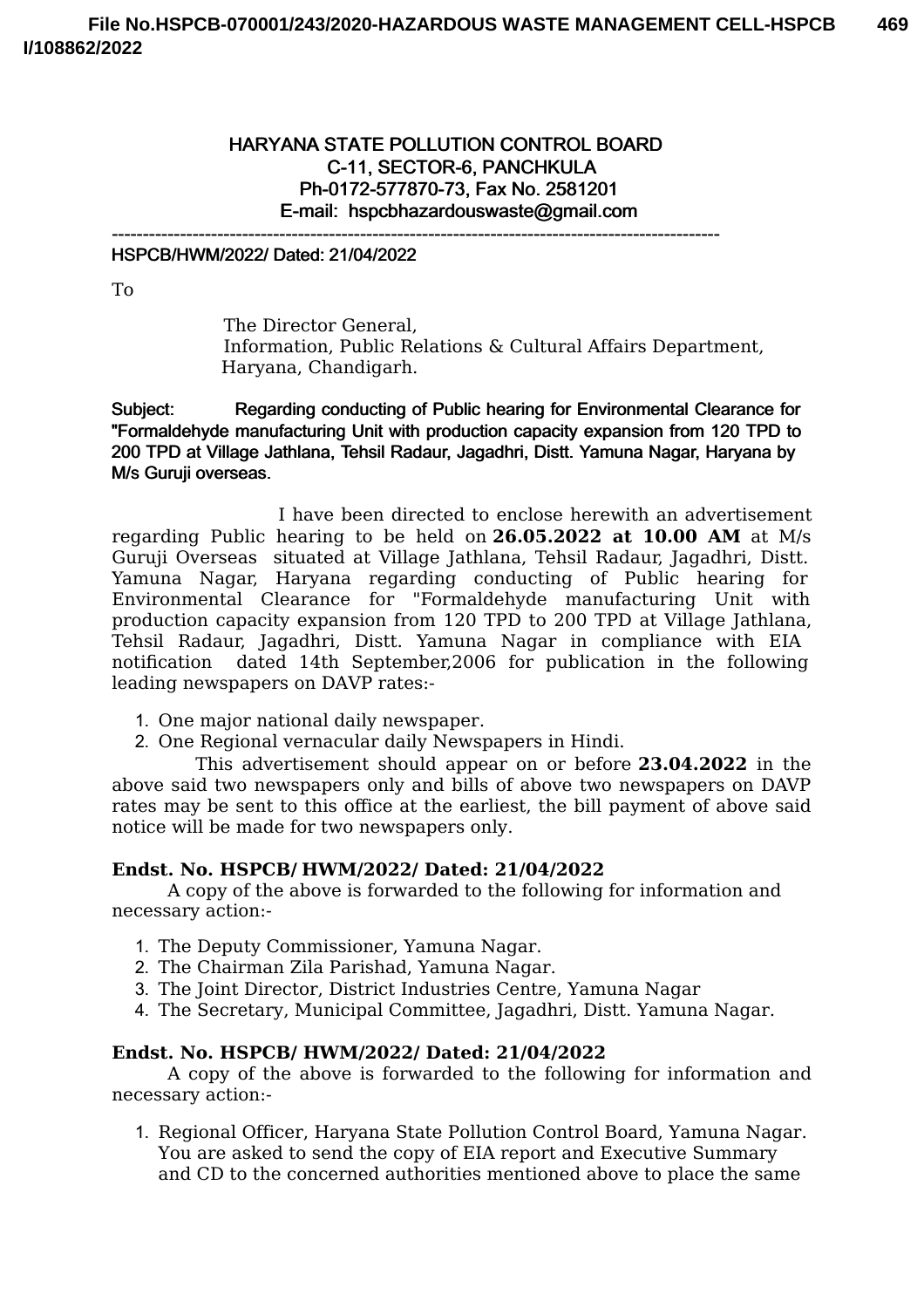in their offices for consultation of the general public during office hours.

- 2. M/s Guruji overseas at Village Jathlana, Tehsil Radaur, Jagadhri, Distt. Yamuna Nagar.
- 3. Sr. EE (IT), to ensure that the Public Notice alongwith Executive Summary of the project is uploaded on the website of the Board.

# **Endst. No. HSPCB/ HWM/2022/ Dated: 21/04/2022**

A copy of the above is forwarded to the following for information please:-

- 1. The Additional Chief Secretary to Govt. of Haryana, Environment and Climate Change Department, Haryana, Chandigarh.
- 2. The Director, Environment and Climate Change Department, Haryana.

## **Endst. No. HSPCB/ HWM/2022/ Dated: 21/04/2022**

A copy of the above is forwarded to the following for information please:-

- 1. Administrative Officer-cum-P.S to Chairman.
- 2. PA to Member Secretary.

## **DA/Advertisement**

**Signed by Naveen Gulia** Date: 21-04-2022 16:17:22 **Reason: Approved Sr. Environmental Engineer (HQ) For Member Secretary**